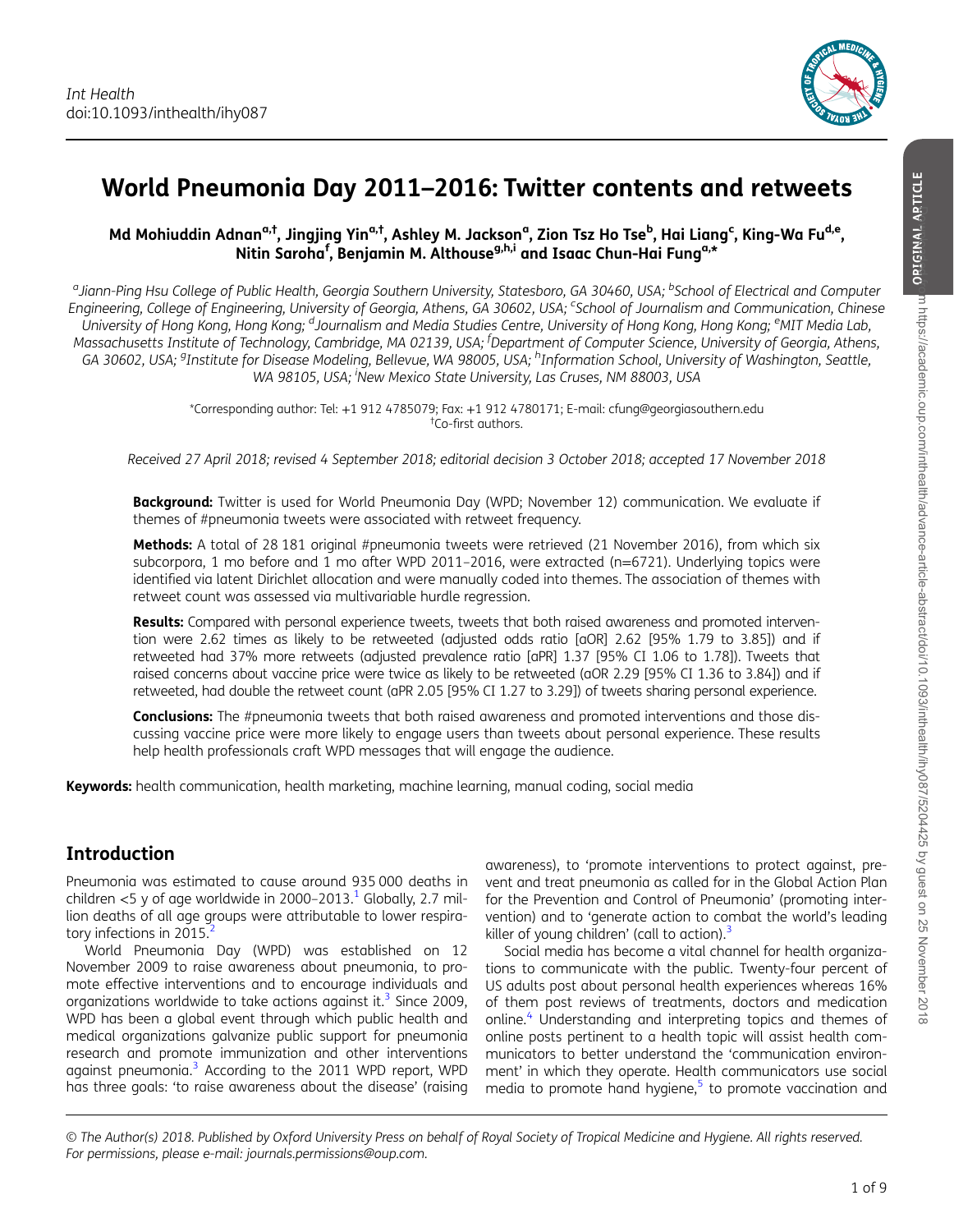understand vaccine hesitancy, $6$  and to understand tobacco marketing and advocate for tobacco control, among others.<sup>[7](#page-7-0)</sup> Likewise, risk communication can be conducted via social media as public health agencies respond to natural disasters<sup>[8](#page-7-0)</sup> and infectious disease outbreaks (e.g. Ebola, $9$  Zika<sup>[10](#page-7-0)</sup> and Middle East respiratory syndrome).<sup>[11](#page-7-0)</sup> A recent study of US federal health agencies' engagement on Facebook demonstrates that online networking records of various health agencies differ in their use of social media and their engagement with social media users.<sup>[12](#page-7-0)</sup> According to the same study, health agencies post more on Twitter than other social media platforms such as Facebook.<sup>[12](#page-7-0)</sup> For example, the Centers for Disease Control and Prevention (CDC) uses Twitter to host Twitter chats on Ebola and Zika $^{13,14}$  $^{13,14}$  $^{13,14}$  and to advertise their monthly events and publications.[15](#page-7-0) With about 328 million monthly active users in 2017, Twitter is one of the most popular social media platforms world-wide.<sup>[16](#page-7-0)</sup> Twitter provides a communication channel through which laypeople can advocate for science, as seen in tweets pertinent to climate change.<sup>[17](#page-7-0)</sup> Thus analysis of Twitter content and retweet frequency can provide public health professionals an intermediary measure of the reach or viability of a given health message or general health campaign.<sup>[18](#page-7-0)</sup> Ultimately the goal of enhancing the performance of social media marketing of health campaigns is to reduce disease burden through reaching a larger audience with health messages and increasing the adoption of healthy behaviors.

The objective of this study was to summarize and interpret the contents of tweets with #pneumonia around WPD 2011–2016. To assist health communicators in expanding the reach of their tweets, our specific research question was to identify the most popular contents (which were integrated into themes) for #pneumonia tweets, measured in terms of retweet frequency. In particular, we investigated if tweets mentioned topics that fell in line with the three goals described in the 2011 WPD report.<sup>3</sup>

## **Methods**

The entire corpus of original tweets with #pneumonia (case insensitive) from 16 September 2011 through 21 November 2016 was retrieved via the Twitter Search Application Programming Interface. We extracted those tweets that were tweeted within 1 mo before and 1 mo after WPD—from 13 October to 12 December—for the first 5 y (2011–2015). Since our data were retrieved on 21 November 2016 for 2016, we extracted those tweets that were tweeted from 13 October to 21 November. These six subsets (subcorpora) of Twitter data, a total of 6721 tweets, were used for subsequent analysis. In the following sections, these 6721 tweets were referred to as the 'entire sample', to be distinguished from the 'entire corpus' of original #pneumonia tweets (n=28 181).

Data analysis was conducted in R version 3.3.1 (R Project for Statistical Computing, Vienna, Austria). To categorize the contents of the tweets, we used an unsupervised machine learning method, latent Dirichlet allocation (LDA), which is a type of probabilistic topic model. $19$  The LDA model automatically assigns the probabilities of being in each of the topics by looking at the individual term's joint distributions from each of the tweets. Prior to topic modeling, we deleted the keyword

'pneumonia' (as it appeared in all tweets in our dataset), years, Uniform Resource Locator (URL) links, hashtags and stop words from each tweet and created a document–term matrix. Since the LDA model needed a prespecified value for the number of topics, for each subcorpus we tested models with numbers of topics from 5 to 100, in increments of 5, each with 50 replications. From the perplexity plot, the optimal number of topics was chosen as the value that yielded a global minimum of perplexity score (Supplementary Table 1; Supplementary Figures 1–6). We applied the LDA model with the corresponding optimal number of topics for the document–term matrix of each subcorpus to allocate each tweet to the most probable topic. We manually named each topic by reading a few example tweets with the top probabilities assigned to that topic. The first co-first author categorized those themes into three a priori designated binary themes based on the three goals of WPD as stated in the 2011 report: 'to raise awareness about the disease' (raising awareness), 'promote interventions to protect against, prevent and treat pneumonia as called for in the Global Action Plan for the Prevention and Control of Pneumonia' (promoting intervention) and 'generate action to combat the world's leading killer of young children' (call to action).<sup>[3](#page-7-0)</sup> Some topics were assigned to more than one theme, whereas some topics did not have information about any of these three themes. Also, during the process of manual coding of topics, we noticed that many tweets were about individual experiences of pneumonia and these tweets did not fall into the prescribed categories. Thus one additional theme was created: personal experience. If a topic did not fall into any of these themes, it was categorized as miscellaneous. A total of 532 tweets in the entire sample of 6721 tweets were categorized as miscellaneous (7.91%). However, we noted about one in five tweets were categorized as miscellaneous in the subcorpora of 2015 (284/1221 [23.26%]) and 2016 (134/688 [19.48%]). For this reason, M.M.A went through each of the topics as well as the tweets to identify potential additional themes from the miscellaneous topics of tweets. Based on these topics, the authors agreed to create three additional themes for 2015—price of vaccine, Pneumonia Innovations Summit and invitation to learn more from other sources—and one additional theme for 2016—price of vaccine. We then backassigned each tweet with the themes to which its topic was assigned (Table [1](#page-2-0)). Because categorizing from topics to the theme was a manual process, the corresponding author independently coded a random 10% sample of the topics of each subcorpus. The Cohen's unweighted  $\kappa$  was 0.79, representing substantial interrater reliability.

To assess the association between retweet frequency (the dependent variable) and themes, after controlling for potential confounders, multivariable regression models were applied to each subcorpus as well as to a combined data set of the six subcorpora (i.e. the 'entire sample') to obtain overall estimates over the 6 consecutive years. Hurdle regression models were chosen to account for excesses of zero frequency in the dependent variable (i.e. the number of retweets). A hurdle regression model encompasses two models, a logistic regression model for modeling the presence or absence of retweets (zero-hurdle model right censored at  $y=1$ ) and a truncated count model for retweet counts if retweet does happen (count data model left-truncated at  $y=1$ ).<sup>[20](#page-7-0)</sup> Negative binomial distribution was assumed for the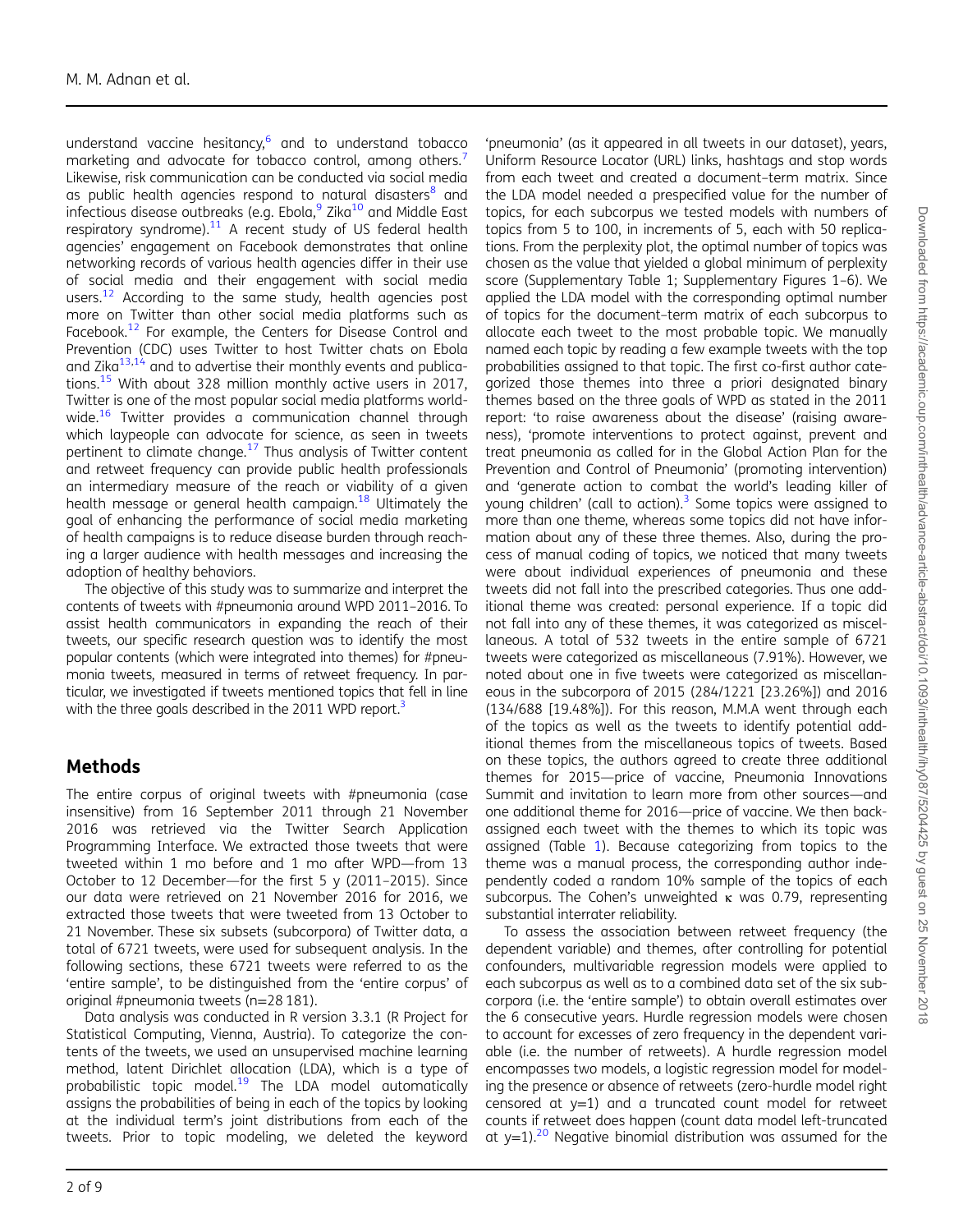<span id="page-2-0"></span>Table 1. Inclusion criteria and example tweet for each content theme for a sample of #pneumonia tweets from 2011 to 2016

| Theme name                                         | Inclusion criteria                                                                                                                                                                              | Example tweet                                                                                                                                     |
|----------------------------------------------------|-------------------------------------------------------------------------------------------------------------------------------------------------------------------------------------------------|---------------------------------------------------------------------------------------------------------------------------------------------------|
| Raising awareness                                  | Tweets that had information, statistics, global facts,<br>awareness, key messages, etc. about pneumonia                                                                                         | Did you know 98% of children who die from #Pneumonia<br>live in developing countries #WPD2011 #Eqypt #EPSF<br>#IPSF #WHO http://t.co/colY5lH7     |
| Promoting the<br>intervention                      | Tweets that had an indication of any kind of preventive<br>and/or treatment method (e.g. vaccine, hand washing,<br>breastfeeding, hospitalization)                                              | #Vaccines breastfeeding nutrition handwashing & reducing<br>indoor air pollution help prevent #pneumonia #wpd2011                                 |
| Call to action                                     | Tweets that had an indication of urging help from<br>governments, political leaders, health professionals,<br>researchers, individuals with the aim of preventing and<br>treating pneumonia     | Show support for #wpd2011 donate #10 to @GAVIAlliance<br>to provide 1 child w lifetime of protection against<br>#pneumonia http://t.co/3yZMLHq4   |
| Personal<br>experience                             | Tweets that had information about the individual concern<br>of having pneumonia, bad weather, etc.                                                                                              | Freezing wet bike ride to my 8am in the dark. #frozenhands<br>#pneumonia #puremichigan                                                            |
| Price of vaccine                                   | Tweets about the high price of vaccines and the concern<br>that most children will not be covered; why Médecins<br>Sans Frontières (MSF), USA rejected donation on vaccine<br>from Pfizer, etc. | Why is #Pneumonia vaccine out of reach for many children?<br>Sign our petition to @Pfizer & @GSK: https://t.co/<br><b>sAiOPyLYxR</b>              |
| Pneumonia<br>Innovations<br>Summit                 | Tweets about campaign for Pneumonia Innovations<br>Summit (2015)                                                                                                                                | World Pneumonia Day is on November 12. Vote for your<br>favorite #pneumonia #innovator today! https://t.co/<br>N3f2Uue8bD https://t.co/KAN1UTeRDP |
| Inviting to learn<br>more from<br>other sources    | Tweets asking for reading, watching materials to learn<br>more about pneumonia, to join in a discussion or<br>webing or to watch PowerPoint slides etc.                                         | Print and handout this informative pamphlet about<br>#pneumonia to your patients: https://t.co/Far1EqRG8Q                                         |
| Raising awareness<br>and promoting<br>intervention | Tweets about raising awareness; fighting pneumonia;<br>knowing the facts, symptoms, preventive methods;<br>campaign of vaccination; hospitalization; antibiotics etc.                           | Today is #worldpneumoniaday! Did you know regular<br>#handwashing with soap is an effective way to prevent<br>#pneumonia? https://t.co/Jf8BWqH7Id |
| Raising awareness<br>and call to<br>action         | Tweets about raising awareness, urging help to spread<br>facts and different kinds of information about<br>pneumonia; urging support to fight pneumonia                                         | Help raise awareness of the leading cause of death in<br>children under 5 worldwide - #Pneumonia, Join the<br>campaign at worldpneumoniaday.org   |
|                                                    |                                                                                                                                                                                                 |                                                                                                                                                   |

truncated count model given the overdispersion of the count data. The confounders chosen to be included in our regression models include (a) user characteristics (numbers of followers, friends [Twitter users whom one follows], favorites [tweets one 'likes'] and status updates [the total number of tweets one ever tweeted]) and (b) tweet-specific meta-data (the age of a tweet, hashtag count and the presence of a URL link).<sup>15,21</sup> In the model for the 'entire sample' we also included the day of the week, based on prior literature on the circaseptan rhythm of health information seeking as found on Google Search. $^{22}$  $^{22}$  $^{22}$  Thursday was chosen as the reference category because the first tweet of our sample was posted on a Thursday (13 October 2011). The value of 0.05 was chosen as the level of significance.

Finally, correspondence analysis was performed for the top 10 topics of each subcorpus (Supplementary Tables 4, 7–11) to explore the relationships between themes and tweet and retweet counts in different years (Supplementary Tables 12 and 13).

### Results

A total of 28 181 original tweets with #pneumonia were retrieved from 16 September 2011 through 21 November 2016. The entire corpus received 46 709 retweets over 6 y, from 2011

through 2016 (63 mo). As WPD happens every November, the frequencies of both tweets and retweets were generally greater in November than any of the other months during that period of 63 mo (see Figure [1\)](#page-3-0). The year of 2016 was an exception, in which (a) the highest numbers of original tweets and their retweets were in September and those tweets were about one of the US presidential candidates getting pneumonia and (b) the data were censored on the date of data retrieval (i.e. 21 November). The overall pattern of the retweet count shows that the number of retweets of pneumonia-related tweets increased gradually over time (Figure [1\)](#page-3-0). Of all original tweets, 27 545 (97.74 %) were in English.

In our sample, the original tweet frequencies of the top 10 users with the highest number of tweets were 316, 237, 183, 169, 167, 138, 118, 114, 114 and 103, respectively. However, the total number of retweets of the tweets written by these users varied from 0 to more than 1000: 2, 608, 71, 4, 0, 1097, 1074, 633, 142 and 75, respectively (descriptions of the top 10 users are in Supplementary Table 2). Interestingly, the top 10 retweeted tweets were not generated by any of the top 10 users (ranked by the number of retweets of a single tweet). The top 10 most retweeted tweets (retweet frequencies of those tweets were 1261, 467, 415, 292, 278, 270, 261, 255, 225 and 220) were written by four users: UNICEF wrote seven and the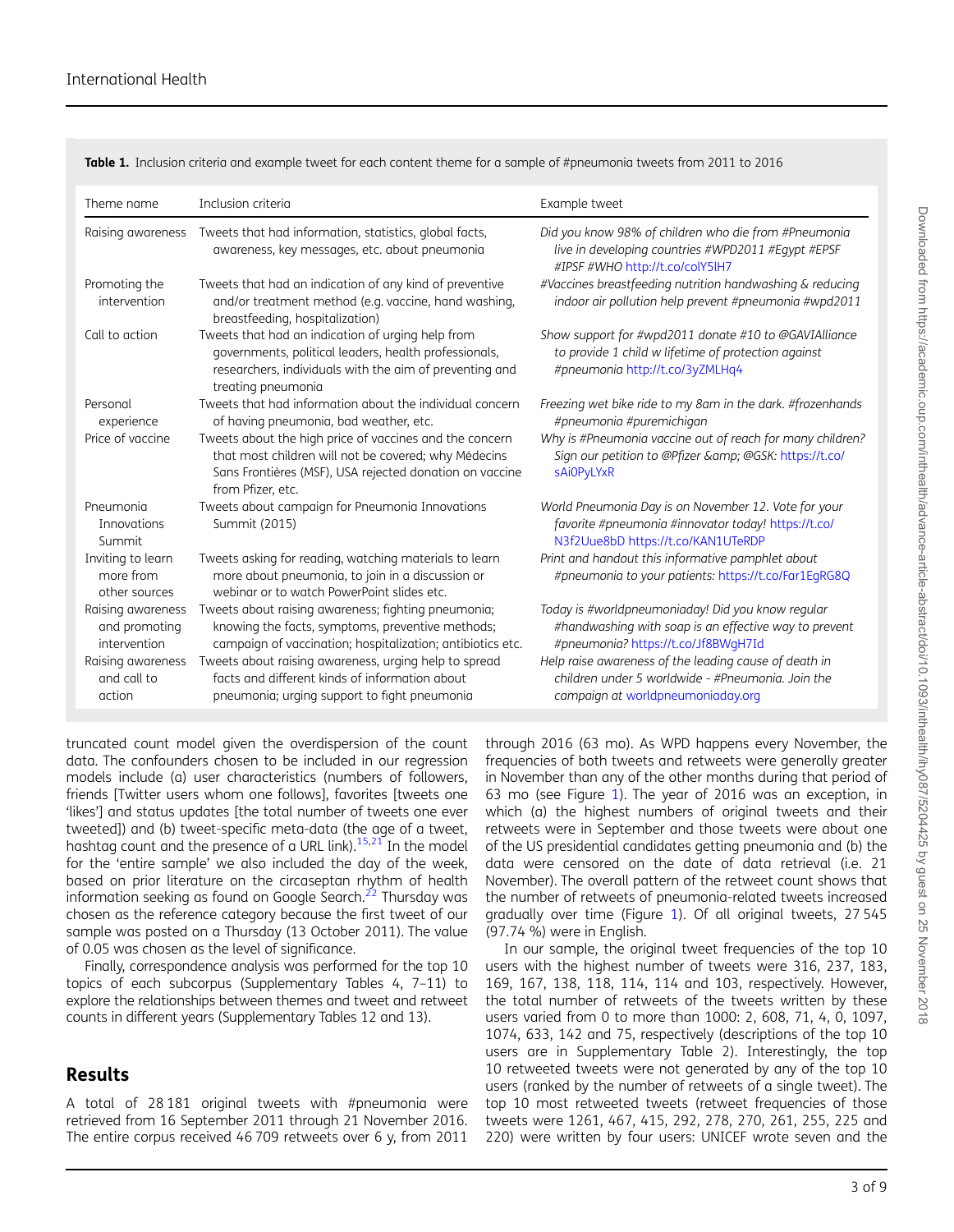<span id="page-3-0"></span>

Monthly-yearly distribution of the number of tweet and retweet

Figure 1. Monthly frequency of #pneumonia tweets (upper panel) and their retweets (lower panel) over 6 y (from 16 September 2011 through 21 November 2016). Note that the peak of original tweets in 2016 was in September, not November. In September 2016, the news of politician Hillary Clinton suffering from pneumonia attracted a lot of attention from Twitter users. Thus September 2016 instead of November had the greatest number of original tweets and retweets. In November 2016 (until 21 November), there were 321 original tweets.

WHO and celebrities Melissa Joan Hart and Mandy Moore each wrote one (Supplementary Table 3).

The percentage of tweets that were retweeted at least once increased from 24.34% to 57.00% between 2011 and 2015 (Table [2](#page-4-0)). In 2016, the percentage was smaller than in 2015 but greater than in any of the previous years (2011–2014).

For the topic model, the best model (the model with the lowest perplexity score) for each year's sample contains the following number of topics: 45 (2011), 50 (2012), 55 (2013), 20 (2014), 35 (2015) and 35 (2016) (Supplementary Table 1; Supplementary Figures 1–6). An example tweet of each content theme is provided in Table [1](#page-2-0). The percentage of tweets falling into different themes varied: raising awareness (range 19.48–54.93%), promoting intervention (range 8.59–31.83%), call to action (range 0–4.65%), personal experience (range 17.94–51.31%) and miscellaneous (range 0–8.87%) (Table [2](#page-4-0)). Figure [2](#page-4-0) presents the numbers of original tweets in the four main themes over 6 y. No topics were categorized as calls to action in 2012, 2013 or 2014 and there were no miscellaneous topics in 2013 or 2014 (Table [2\)](#page-4-0).

After adjusting for confounders in a multivariable hurdle model, the relative risks of retweets are presented in Table [3](#page-5-0). Compared with tweets sharing personal experiences, tweets that voiced concern about the price of vaccines were 2.29 times

(95% 1.36 to 3.84) as likely to be retweeted, and if retweeted had 2.05 times (95% CI 1.27 to 3.29) the number of retweets. Tweets that both raised awareness and promoted interventions were 2.62 times (95% CI 1.79 to 3.85) as likely to be retweeted, and if retweeted had 1.37 times (95% CI 1.06 to 1.78) as many retweets as tweets sharing one's personal experience.

Compared with tweets sharing personal experiences, if retweeted, tweets that only raised awareness had 79% more retweets (adjusted prevalence ratio [aPR] 1.79 [95% CI 1.52 to 2.11]), while tweets that only promoted intervention had 31% more retweets (aPR 1.31 [95% CI 1.08 to 1.58]), tweets calling users to action had 144% more (aPR 2.44 [95% CI 1.30 to 4.59]) and tweets that both raised awareness and called users to actions had 132% more (aPR 2.32 [95% CI 1.35 to 3.99]).

#Pneumonia tweets in recent years received more retweets. After adjusting for any secular trends in retweeting over time, an increase in 1 y of age of a tweet reduced its probability of being retweeted by 17% (aOR 0.83 [95% CI 0.78 to 0.87]), and if the tweet was retweeted, an increase in 1 y of age caused it to receive 19% fewer retweets (aPR 0.81 [95% CI 0.77 to 0.84]).

The user matters. If the Twitter user who tweeted the tweet had 10 times the number of followers, the tweet was 3.83 times (95% CI 3.47 to 4.23) as likely to be retweeted, and if retweeted it had 4.54 times (95% CI 4.10 to 5.04) the number of retweets.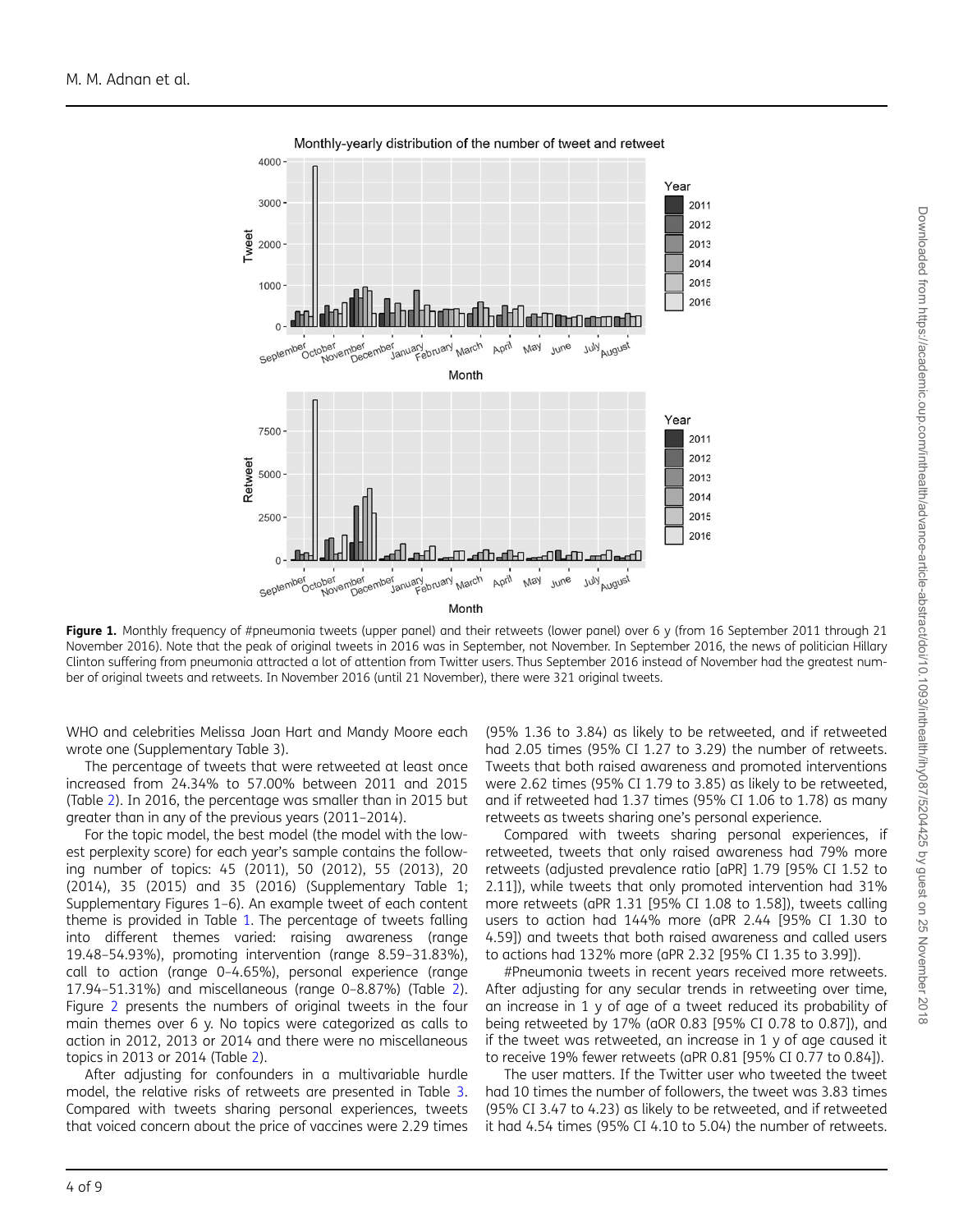<span id="page-4-0"></span>Table 2. Number of tweets (and percentage) in samples of #pneumonia tweets around WPD (13 October-12 December), 2011-2016, by the number of retweets and content themes

|                                              | Original tweets in each sample, n (%) |             |             |             |             |                |
|----------------------------------------------|---------------------------------------|-------------|-------------|-------------|-------------|----------------|
| Year of sample                               | 2011                                  | 2012        | 2013        | 2014        | 2015        | $2016^{\circ}$ |
| Total, n                                     | 998                                   | 1409        | 1036        | 1369        | 1221        | 688            |
| By number of retweets                        |                                       |             |             |             |             |                |
| Retweeted at least once                      | 243 (24.34)                           | 451 (32.00) | 360 (34.75) | 566 (41.34) | 696 (57.00) | 303 (44.04)    |
| Never retweeted                              | 755 (75.66)                           | 958 (68.00) | 676 (65.25) | 803 (58.66) | 525 (43.00) | 385 (55.96)    |
| By content theme                             |                                       |             |             |             |             |                |
| Raising awareness                            | 306 (30.66)                           | 395 (28.03) | 352 (33.97) | 752 (54.93) | 345 (28.26) | 134 (19.48)    |
| Promoting intervention                       | 115 (11.52)                           | 121 (8.59)  | 198 (19.11) | 247 (18.04) | 284 (23.26) | 219 (31.83)    |
| Call to action                               | 11(1.10)                              | 0(0)        | 0(0)        | 0(0)        | 14(1.15)    | 32 (4.65)      |
| Price of vaccine                             | (0)                                   | 0(0)        | 0(0)        | 0(0)        | 54 (4.42)   | 46 (6.69)      |
| Pneumonia Innovations Summit (2015)          | 0(0)                                  | 0(0)        | 0(0)        | 0(0)        | 36 (2.95)   | 0(0)           |
| Inviting to learn more from other sources    | 0(0)                                  | 0(0)        | 0(0)        | 0(0)        | 94 (7.69)   | 32 (4.65)      |
| Raising awareness and promoting intervention | 83 (8.32)                             | 69 (4.89)   | 31 (2.99)   | 123 (8.98)  | 96 (7.86)   | 13 (1.89)      |
| Raising awareness and call to action         | 56 (5.61)                             | 16(1.13)    | 4(0.39)     | 0(0)        | 0(0)        | 0(0)           |
| Personal experience                          | 398 (39.88)                           | 723 (51.31) | 451 (43.53) | 247 (18.04) | 219 (17.94) | 151 (21.95)    |
| Miscellaneous                                | 29 (2.90)                             | 85 (6.03)   | 0(0)        | 0(0)        | 79 (6.47)   | 61 (8.87)      |

<sup>a</sup>This sample is censored at 21 November 2016, the date of data retrieval.





If the Twitter user who tweeted the tweet followed 10 times more users (an increased friend count by 10 times), his/her tweets had 13% fewer retweets (aPR 0.87 [95% CI 0.77 to 0.98]).

If the total number of tweets that the Twitter user ever tweeted (the number of status updates) increased by 10-fold, the tweet was 36% less likely to be retweeted (aOR 0.64 [95% CI 0.56 to 0.74]), and if retweeted there were 60% fewer retweets (aPR 0.40 [95% CI 0.36 to 0.45]) (Table [3](#page-5-0)). If the Twitter user had 10 times more favorites (i.e. to 'like' a tweet), his/her tweet would have 19% (aPR 1.19 [95% CI 1.12 to 1.28]) more retweets.

While lower retweet probability was observed for Friday, Sunday and Tuesday, the day of the week when the tweet was tweeted did not significantly affect retweet probability.

The visualization of the correspondence analysis (Figure [3;](#page-6-0) Supplementary Table 12) shows that some themes (indicated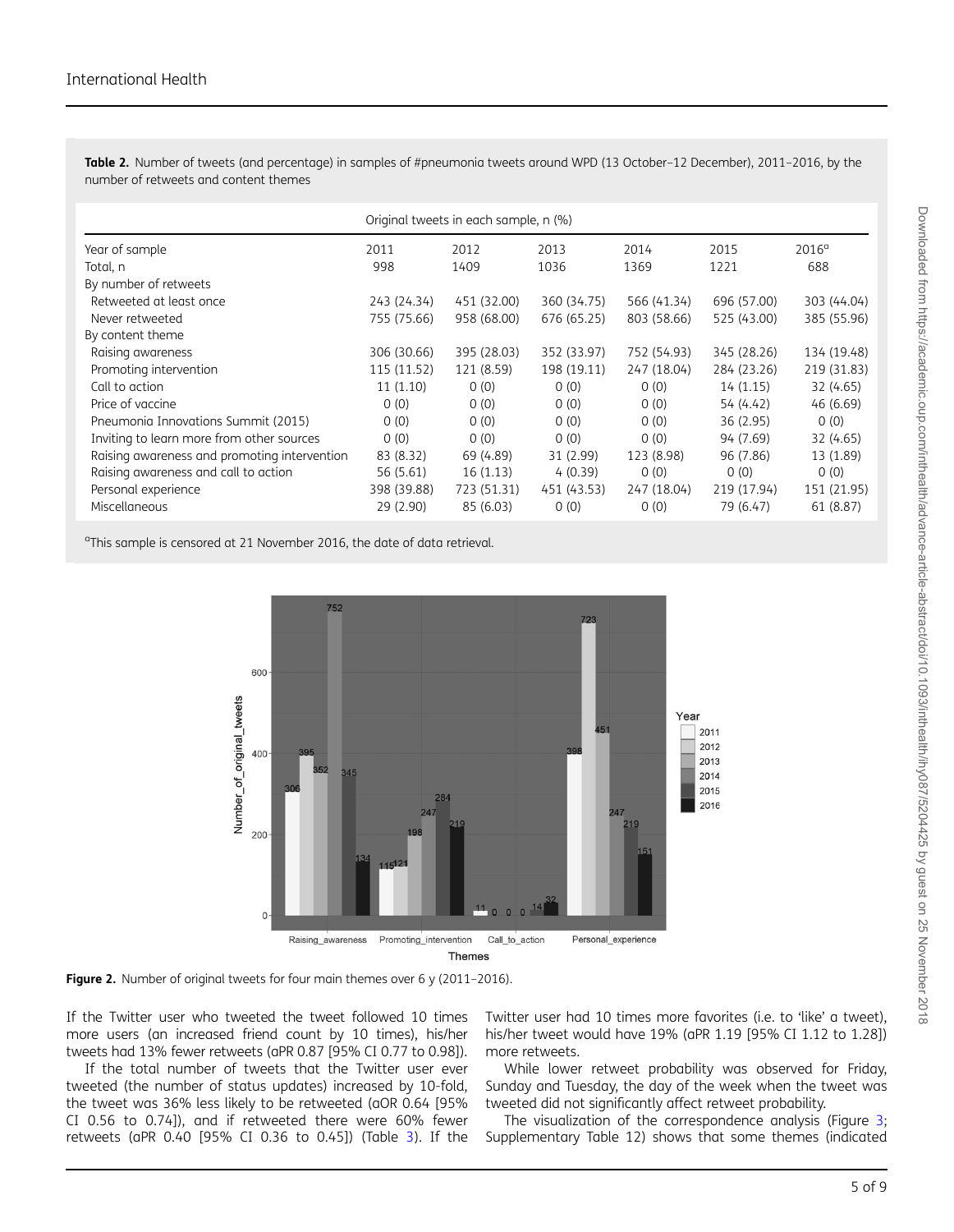<span id="page-5-0"></span>Table 3. OR estimates, 95% CIs and p-values for being retweeted vs not being retweeted (aOR from zero-hurdle component of the hurdle model) and corresponding values for positive retweet counts (aPR from negative binomial regression model component of the hurdle model) for the 'entire sample' of 6721 tweets

| Coefficients                                 | aOR of being retweeted vs not<br>p-Value<br>being retweeted (95% CI) |        | Adjusted prevalence ratio of<br>retweet count (95% CI) | p-Value |
|----------------------------------------------|----------------------------------------------------------------------|--------|--------------------------------------------------------|---------|
| Content themes                               |                                                                      |        |                                                        |         |
| Personal experience                          | Reference                                                            |        | Reference                                              |         |
| Raising awareness                            | 1.25 (1.00 to 1.57)                                                  | 0.05   | 1.79 (1.52 to 2.11)                                    | < 0.01  |
| Promoting intervention                       | $0.87$ (0.68 to 1.13)                                                | 0.30   | 1.31 (1.08 to 1.58)                                    | < 0.01  |
| Call to action                               | 1.92 (0.98 to 3.77)                                                  | 0.06   | 2.44 (1.30 to 4.59)                                    | < 0.01  |
| Price of vaccine                             | 2.29 (1.36 to 3.84)                                                  | < 0.01 | 2.05 (1.27 to 3.29)                                    | < 0.01  |
| Pneumonia Innovations Summit                 | 0.55 (0.22 to 1.37)                                                  | 0.20   | 0.71 (0.34 to 1.48)                                    | 0.36    |
| Inviting to learn more from other sources    | 0.64 (0.38 to 1.08)                                                  | 0.10   | 1.46 (0.95 to 2.24)                                    | 0.08    |
| Raising awareness and promoting intervention | 2.62 (1.79 to 3.85)                                                  | < 0.01 | 1.37 (1.06 to 1.78)                                    | 0.02    |
| Raising awareness and call to action         | 1.39 (0.72 to 2.70)                                                  | 0.33   | 2.32 (1.35 to 3.99)                                    | < 0.01  |
| Miscellaneous                                | 1.00 (0.64 to 1.56)                                                  | 0.99   | 1.22 (0.88 to 1.70)                                    | 0.24    |
| Confounders                                  |                                                                      |        |                                                        |         |
| Hashtags (count)                             | 0.96 (0.90 to 1.02)                                                  | 0.15   | 1.03 (0.99 to 1.08)                                    | 0.11    |
| Tweet age (y)                                | 0.83 (0.78 to 0.87)                                                  | < 0.01 | 0.81 (0.77 to 0.84)                                    | < 0.01  |
| URL link in tweet body (binary)              | 1.24 (1.04 to 1.47)                                                  | 0.01   | 0.82 (0.71 to 0.94)                                    | < 0.01  |
| Follower count (log 10)                      | 3.83 (3.47 to 4.23)                                                  | < 0.01 | 4.54 (4.10 to 5.04)                                    | < 0.01  |
| Friend count (log 10)                        | 0.96 (0.83 to 1.11)                                                  | 0.60   | 0.87 (0.77 to 0.98)                                    | 0.02    |
| Favorite count (log 10)                      | 0.91 (0.83 to 1.01)                                                  | 0.10   | 1.19 (1.12 to 1.28)                                    | < 0.01  |
| Status update count (log 10)                 | $0.64$ (0.56 to 0.74)                                                | < 0.01 | $0.40$ (0.36 to 0.45)                                  | < 0.01  |
| Thursday                                     | Reference                                                            |        | Reference                                              |         |
| Friday                                       | $0.65$ (0.51 to 0.84)                                                | < 0.01 | 0.90 (0.74 to 1.09)                                    | 0.28    |
| Saturday                                     | 1.09 (0.81 to 1.46)                                                  | 0.58   | 0.82 (0.65 to 1.02)                                    | 0.08    |
| Sunday                                       | 0.68 (0.48 to 0.97)                                                  | 0.03   | 0.83 (0.64 to 1.08)                                    | 0.17    |
| Monday                                       | 0.78 (0.60 to 1.02)                                                  | 0.07   | 0.97 (0.79 to 1.19)                                    | 0.78    |
| Tuesday                                      | 0.75 (0.58 to 0.97)                                                  | 0.03   | 0.80 (0.66 to 0.98)                                    | 0.03    |
| Wednesday                                    | 0.95 (0.75 to 1.22)                                                  | 0.69   | 0.99 (0.82 to 1.20)                                    | 0.94    |

The primary independent variables in our regression model are the themes of tweets. Potential confounders were included, including hashtag count; tweet age (in years); the presence or absence of a URL link in the tweet body; the users' follower count, friend count, favorite count and status update count (number of tweets ever tweeted); and the day of the week (with Thursday as the reference category). It is important to note that contents of certain themes might not exist in the subcorpora of all years under study. In addition, we added 1 to each observation for followers, favorites, friends and status to avoid the problem with log transformation of zero. The log-likelihood of the model was −9015 (with degrees of freedom=47).

by points) were more discriminating by the year (indicated by triangles) whereas some were not. For example: the themes 'call to action', 'price of vaccine', 'personal experience' and 'raising awareness and call to action' are highly separated by the first two principal components, which retain 60.3% of the total variability of the data, while 'raising awareness', 'promoting the intervention' and 'raising awareness and promoting intervention' are dominant themes across all years. Furthermore, the themes 'personal experience' and 'raising awareness and call to action' were posted more often during 2011, 2012 and 2013, but the themes 'raising awareness' and 'raising awareness and promoting awareness' were retweeted more during those years. Tweets having the themes 'promoting the intervention', 'invitation of learning more from other sources', 'call to action' and 'price of vaccine' were retweeted more in 2015 and 2016.

### **Discussion**

We outlined descriptive statistics and computational content analysis of pneumonia-related tweets around WPD from 2011 to 2016. We found that compared with tweets sharing one's personal experiences of pneumonia, pneumonia-related tweets that both raised awareness and promoted interventions and that mentioned vaccine price were more likely to be retweeted (p<0.01 in both cases). Given that such tweets attracted heightened attention from and the engagement of Twitter users, global health advocates can attempt to raise awareness and promote interventions in the same tweet.

The negative association between retweet probability and tweet age (in years) highlighted that there was a trend of increasing retweet frequency over time for #pneumonia tweets.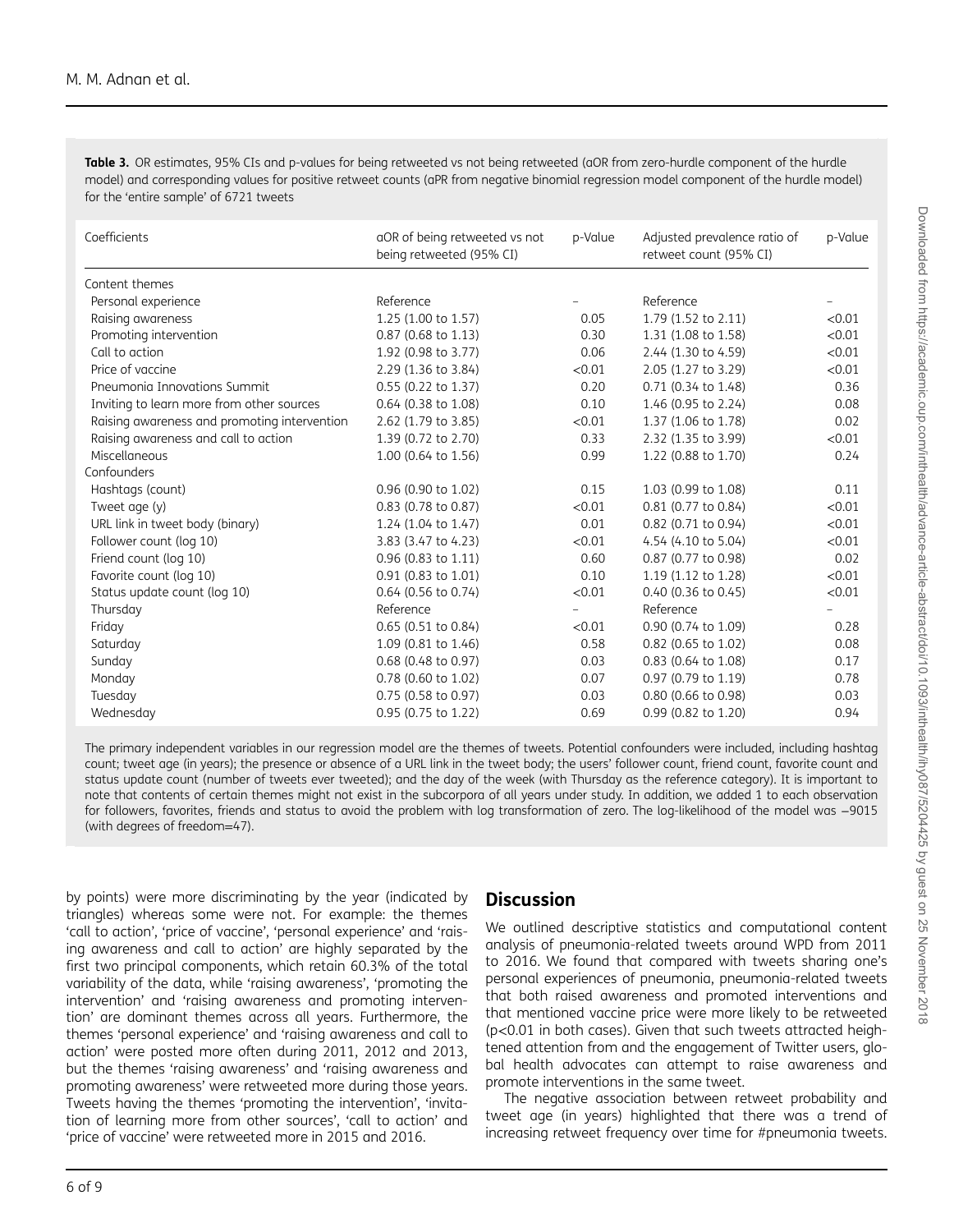<span id="page-6-0"></span>

Figure 3. Correspondence analysis of the themes of the tweets in the top 10 topics and their retweets from 2011 to 2016.

This is likely to be true for all tweets in general. Among a stratified random sample of 2126 users, the median retweet time of the tweets of half of the users was  $\leq 18$  min.<sup>[23](#page-8-0)</sup> It is extremely rare to have a tweet still being retweeted a year later. Therefore the negative association between retweet probability and tweet age should not be interpreted as a year-old tweet still having some probability of being retweeted today. Instead, the result should be interpreted in light of the ever-growing number of Twitter users globally. It reflects that a #pneumonia tweet posted today is more likely to be retweeted than was a #pneumonia tweet tweeted last year. People became more engaged with Twitter for posting and sharing pneumonia-related information each year. The retweet frequency increased greatly in the time surrounding WPD each year, which suggests that people responded to this health communication event on Twitter. Our findings demonstrate that pneumonia-related Twitter health promotion around the time of WPD triggered reactions among Twitter users. Therefore health communication professionals should continue their practice of promoting pneumonia awareness and prevention on Twitter yearly at the time of WPD.

The users who tweeted most about #pneumonia were not necessarily the users whose tweets were retweeted most. The most retweeted tweets were those posted by health organizations. The user @ExpatInc, who tweeted 316 original tweets with a URL link to promote a website, was probably a 'bot'. Nevertheless, a recent study suggests that a health-related tweet posted by a non-celebrity Twitter user can also go viral (with a high retweet count) depending on its content.<sup>[24](#page-8-0)</sup> This observation might suggest that the content and/or users of tweets impacted the retweet count. As our study's purpose was to analyze the contents of the tweets rather than meta-data of

Twitter accounts, we investigated tweets coded with a single theme and those in combinations of themes. We found that tweets that both raised awareness and promoted intervention were more likely to be retweeted and to have more retweets than tweets sharing one's personal experiences. In 2015 and 2016, the price of and access to vaccines was found to be the theme of a number of #pneumonia tweets. As vaccine hesitancy is on the rise, as more than 50 vaccines are being developed to prevent respiratory syncytial virus, $25$  more could be done with Twitter health communication by engaging users with information pertinent to the price, access, effectiveness and other relevant aspects of vaccines. Even though appealing for help from governments, health professionals and individuals was one of the main purposes of WPD, $3$  only a small percentage of tweets conveyed 'call to action' messages.

Having more followers is associated with more retweets; however, tweeting too many tweets is associated with a lower retweet probability. This is in line with the existing literature.<sup>26</sup> We need timely tweets from users with a large number of followers, but without posting too many tweets as to overwhelm the followers with information.

Using unsupervised machine learning to uncover the underlying topics of thousands of tweets coupled with the manual coding of scores of topics into several major themes appears to be a feasible method that public health practitioners can use in practice. It strikes a balance between time efficiency and data interpretability. Our prior research applied the same method to analyze Twitter users' responses to the WHO's declaration of Zika virus as a public health emergency of international con-cern,<sup>[10](#page-7-0)</sup> as well as disease-specific contents on malaria, human immunodeficiency virus, tuberculosis, noncommunicable diseases and neglected tropical diseases in the context of Twitter #globalhealth conversations.<sup>[27](#page-8-0)</sup> This study further demonstrates the feasibility of this approach. This is good news to many global health advocates, as their social media health communication efforts can be quantitatively measured and empirically evaluated, at least at the level of social media posts.

This study is subject to certain limitations. While categorizing tweets into topics for different subcorpora by using an unsupervised machine learning method speeded up the content analysis process, potential misclassification was possible. The manual process of naming of topics and categorization of those topics into themes requires human judgement and is prone to human errors. Nonetheless, our interrater reliability was substantial. Additionally, the semiautomated analysis combined quantitative and qualitative analysis and thus had the advantages of both. Our corpus was retrieved using a hashtag (#pneumonia) in the English language and thus most tweets in our corpus were in English. We did not investigate the geolocations of the users. While celebrities might have an impact on the retweet frequency of a health topic, $28$  as we found here with Melissa Joan Hart and Mandy Moore having 2 of the top 10 retweeted tweets, an analysis of users' profiles is beyond the scope of this study and further research is necessary.

To conclude, along with the increasing number of Twitter users, public engagement in obtaining and sharing information about pneumonia on Twitter (as measured by retweet frequency) increased from 2011 to 2016. Furthermore, in recent years people have been concerned about the price of and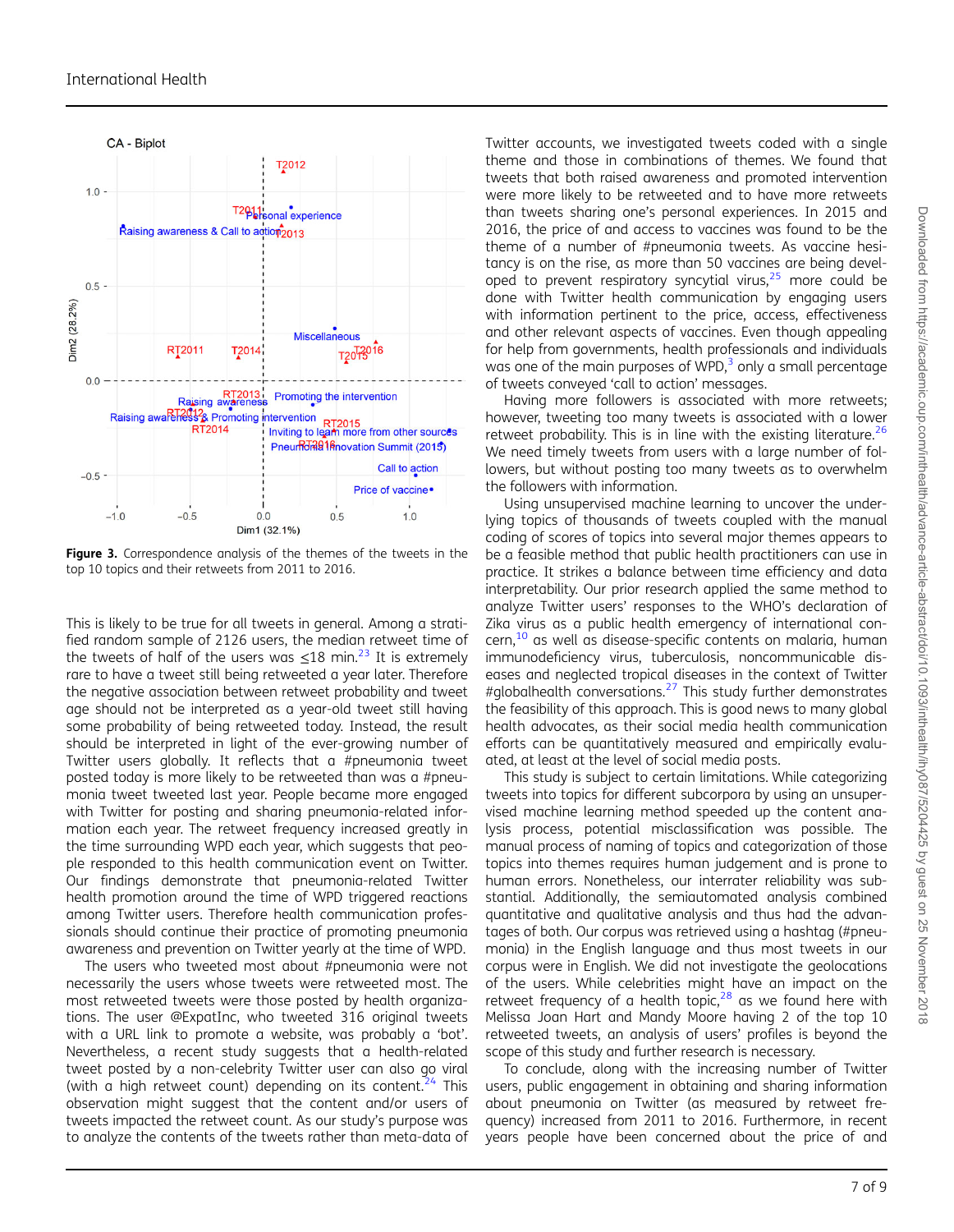<span id="page-7-0"></span>access to vaccines, a challenge that is also the concern of many public health professionals.[29](#page-8-0) Twitter provides a platform through which public health professionals can raise awareness, provide evidence-based information and mobilize supporters to take action pertinent to global health issues such as pneumonia. Specifically, tweets from users with large numbers of followers may need to focus on messages emphasizing awareness of and promoting interventions against pneumonia. The policy implication of this study is that scientific message design and testing to increase social media engagement should be part of health marketing strategies adopted for WPD or other similar events.

## Supplementary data

Supplementary data are available at International Health online (http://inthealth.oxfordjournals.org).

Authors' contributions: MMA, JY and ICHF conceived and designed the study. ZTHT and NS retrieved the Twitter data. MMA performed the statistical analysis under the supervision of JY and ICHF. MMA performed the manual coding, with ICHF as the second coder. AMJ assisted MMA in both writing and programming in the early phase of this project. ZTHT, HL, KWF and BMA provided MMA, JY and ICHF with consultation in statistics, computer science and health communication. MMA wrote the early drafts of the manuscript. JY and ICHF rewrote the manuscript with significant intellectual inputs. AMJ, ZTHT, HL, KWF and BMA edited the manuscript with intellectual inputs. MMA and JY serve as co-first authors. ICHF serves as the senior and corresponding author.

Acknowledgements: The opinions expressed in this paper are those of the authors and do not represent those of the CDC or the United States government.

Funding: This project was not supported by external funding. ICHF received salary support from the CDC (16IPA1609578). This project is not related to his CDC-supported project.

Competing interests: None declared.

**Ethical approval:** This research was approved by the institutional review board of Georgia Southern University (H15083) under the B2 exempt category since the social media posts analyzed in this study are considered publically observable behavior.

### References

- 1 Liu L, Oza S, Hogan D et al. Global, regional, and national causes of child mortality in 2000–13, with projections to inform post-2015 priorities: an updated systematic analysis. Lancet 2015;385(9966): 430–40.
- 2 GBD 2015 Mortality and Causes of Death Collaborators. Global, regional, and national life expectancy, all-cause mortality, and cause-specific mortality for 249 causes of death, 1980–2015: a systematic analysis for the Global Burden of Disease Study 2015. Lancet 2016;388(10053):1459–1544.
- 3 International Vaccine Access Center at Johns Hopkins Bloomberg School of Public Health. 2011 The Global Coalition Against Child Pneumonia. Fight Pneumonia. Save a Child. Baltimore, MD: International Vaccine Access Center at Johns Hopkins Bloomberg School of Public Health; 2012. [https://stoppneumonia.org/wp-content/uploads/2012/04/World-](https://stoppneumonia.org/wp-content/uploads/2012/04/World-Pneumonia-Day-2011-online-1.pdf)[Pneumonia-Day-2011-online-1.pdf](https://stoppneumonia.org/wp-content/uploads/2012/04/World-Pneumonia-Day-2011-online-1.pdf) (accessed 15 November 2018).
- 4 PricewaterhouseCoopers. Social media 'likes' healthcare: from marketing to social business. 2017. [http://www.pwc.com/us/en/health-industries/](http://www.pwc.com/us/en/health-industries/health-research-institute/publications/health-care-social-media.html) [health-research-institute/publications/health-care-social-media.html](http://www.pwc.com/us/en/health-industries/health-research-institute/publications/health-care-social-media.html) (accessed 22 August 2017).
- 5 Fung IC, Cai J, Hao Y et al. Global Handwashing Day 2012: a qualitative content analysis of Chinese social media reaction to a health promotion event. Western Pac Surveill Response J 2015;6(3):34–42.
- 6 Dredze M, Wood-Doughty Z, Quinn SC et al. Vaccine opponents' use of Twitter during the 2016 US presidential election: implications for practice and policy. Vaccine 2017;35(36):4670–2.
- 7 Huang J, Kornfield R, Szczypka G et al. A cross-sectional examination of marketing of electronic cigarettes on Twitter. Tob Control 2014;23 (Suppl 3):iii26–30.
- 8 Finch KC, Snook KR, Duke CH et al. Public health implications of social media use during natural disasters, environmental disasters, and other environmental concerns. Nat Hazards 2016;83(1):729–60.
- 9 Fung IC, Duke CH, Finch KC et al. Ebola virus disease and social media: a systematic review. Am J Infect Control 2016;44(12):1660–71.
- 10 Fu KW, Liang H, Saroha N et al. How people react to Zika virus outbreaks on Twitter? A computational content analysis. Am J Infect Control 2016;44(12):1700–2.
- 11 Fung IC-H, Zeng J, Chan C-H et al. Twitter and Middle East respiratory syndrome, South Korea, 2015: a multi-lingual study. Infect Dis Health 2018;23(1):10–6.
- 12 Bhattacharya S, Srinivasan P, Polgreen P. Social media engagement analysis of U.S. federal health agencies on Facebook. BMC Med Inform Decis Mak 2017;17(1):49.
- 13 Lazard AJ, Scheinfeld E, Bernhardt JM et al. Detecting themes of public concern: a text mining analysis of the Centers for Disease Control and Prevention's Ebola live Twitter chat. Am J Infect Control 2015;43(10):1109–11.
- 14 Glowacki EM, Lazard AJ, Wilcox GB et al. Identifying the public's concerns and the Centers for Disease Control and Prevention's reactions during a health crisis: an analysis of a Zika live Twitter chat. Am J Infect Control 2016;44(12):1709–11.
- 15 Jackson AM, Mullican LA, Yin J et al. #CDCGrandRounds and #VitalSigns: a Twitter analysis. Ann Global Health 2018. 84(4):710–6.
- 16 Statista. Number of monthly active Twitter users worldwide from 1st quarter 2010 to 2nd quarter 2017 (in millions). 2017. [https://www.](https://www.statista.com/statistics/282087/number-of-monthly-active-twitter-users/) [statista.com/statistics/282087/number-of-monthly-active-twitter-users/](https://www.statista.com/statistics/282087/number-of-monthly-active-twitter-users/) (accessed 7 September 2017).
- 17 Leas EC, Althouse BM, Dredze M et al. Big data sensors of organic advocacy: the case of Leonardo DiCaprio and climate change. PLoS One 2016;11(8):e0159885.
- 18 Signorini A, Segre AM, Polgreen PM. The use of Twitter to track levels of disease activity and public concern in the US during the influenza A H1N1 pandemic. PLoS One 2011;6(5):e19467.
- 19 Blei DM. Probabilistic topic models. Commun ACM 2012;55(4):77–84.
- 20 Zeileis A, Kleiber C, Jackman S. Regression models for count data in R. J Stat Software 2008;27(8):1–25.
- 21 Soboleva A, Burton S, Mallik G et al. 'Retweet for a chance to. . .': an analysis of what triggers consumers to engage in seeded eWOM on Twitter. J Market Manag 2017;33(13–14):1120–48.